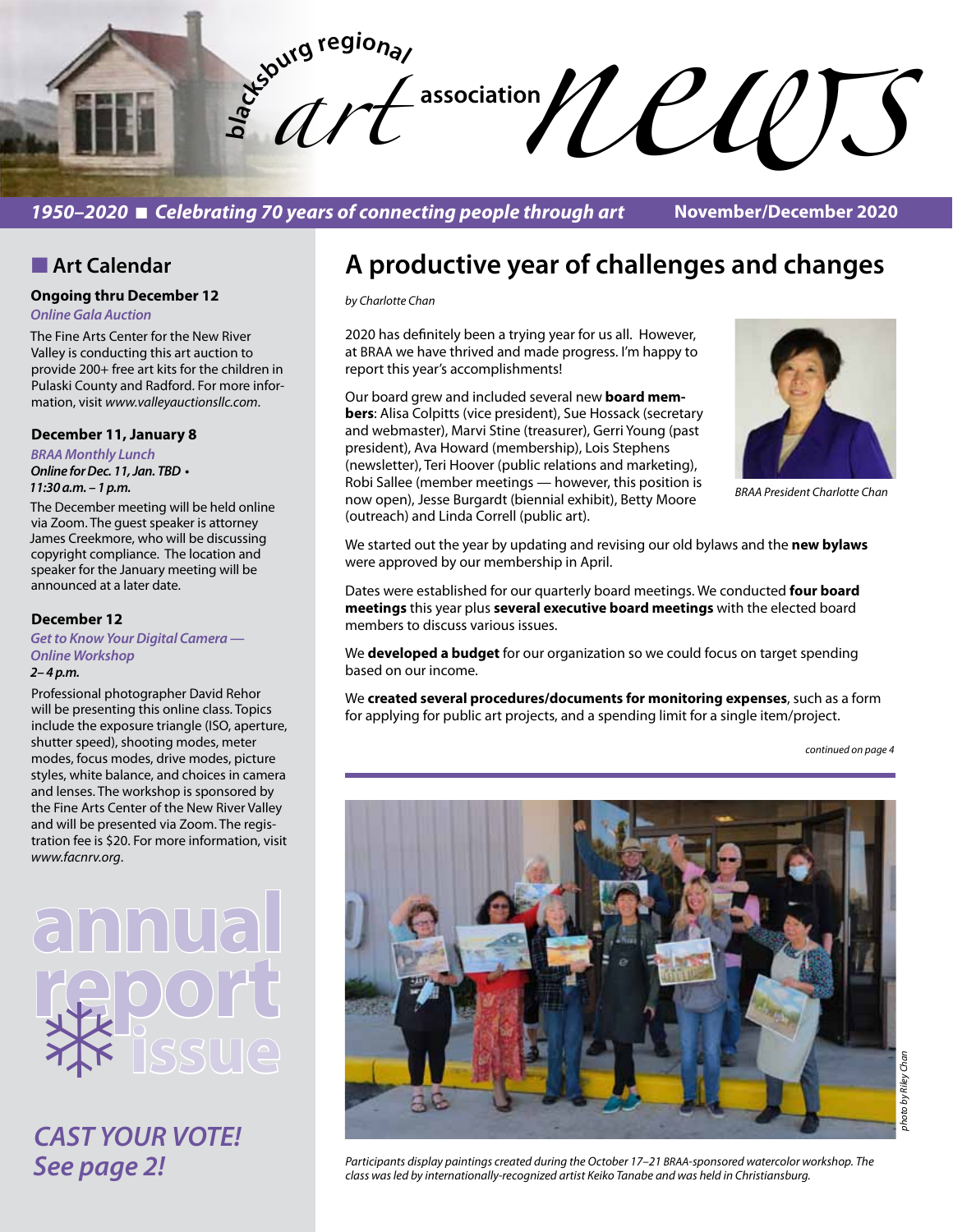# **Time to renew!**

by Ava White Howard, Membership Chair

Don't forget to renew your BRAA membership for 2021! Renewing and paying your dues is a piece of cake with our new online system. Just follow this link to our website and renew now: *https://www.blacksburgart.org/joinus*

There are several payment options including with a credit card or PayPal, or you may fill out the online membership form and mail in your payment. Of course, you can always print out a membership form and mail everything in together. Wonders never cease!

Coming together as artists to collectively support each other during this challenging period of life is more important than ever, and BRAA continues to provide us with the outlet to do this. This is a time when we as artists can SHINE by using our talents to come up with creative solutions to encourage others and express ourselves. Let's all be art therapists and make this world a better place by supporting the arts, each other, and "painting" a beautiful picture. I believe this!

#### **Give a membership**

Most of you likely know another artist who is not yet a member of the BRAA and do not realize the opportunities and friendships our organization affords. Consider giving them a gift membership and encouraging them to get involved by attending meetings, play days, workshops, etc. (if we can't do it close up, we'll do it at a distance). Give a gift that is not a "thing" to put on a shelf, but a year-long benefit of their passion! There are artists who hesitate to join just because of the dues, and you may be in the position to easily eliminate that barrier.

#### **Recruit new members**

The more members we have, the more opportunities we have to learn from each other and expand our horizons. I never cease to be amazed at the local talent we have! My only wish is that I could see their artwork, interact with them more, and simply be aware of them. Get them to join us!

Thank you for being a member of the BRAA. We will strive to be an invaluable asset to you in 2021 and beyond. Please, always let us know how better we can serve you. Get involved and help us constantly improve.  $\blacksquare$ 

# **Create for a Cause**



*This card by Sue Hossack incorporated dried and* **December 12.** *painted leaves for the Create for a Cause leaf card project by BRAA members. The cards will be distributed to assisted living residents of English Meadows.*

# **Vote today!**

Electronic voting is taking place this year in place of our annual in-person meeting.

The board has approved the following slate of officers for the 2021 BRAA executive board:

| President:                     | <b>Charlotte Chan</b> |
|--------------------------------|-----------------------|
| Vice President: Alisa Colpitts |                       |
| Treasurer:                     | Marvi Stine           |
| Secretary:                     | <b>Sue Hossack</b>    |
|                                |                       |

To vote, visit *www.blacksburgart.org/voting*.

**Voting closes at midnight on** 



 In the fall, a group of artists on the V.P.I. (now Virginia Tech) staff began talks of forming a small art group to critique each other's works. **1949**

 On Jan. 13, 1950 a 1950 On Jan. 13, 1950 a<br>community art club was formed for those "interested in increasing the opportunities for enjoyment of the arts in Blacksburg." The first exhibit in February featured the paintings of Horace Day. After formal organization, sculptures by Dean Carter and paintings by John Laurent were exhibited on May 7–8. Works by students of the architecture department were shown May 27–28 (the art department was not yet formed).

1955 The first annual Blacksburg Art Festival was held including an exhibition, a "Dutch art auction," concerts, art movies, a Punch and Judy show, lectures, and demonstrations.

The BRAA became a 1966 The BRAA becam<br>
chapter of the Virginia Museum.

The New River Art Juried Exhibition was formed in cooperation with the Fine Arts Center of the New River Valley. **1991**

IRS 501c3 status became effective, making the association a taxexempt, charitable organization. **1998**

Temporary shared housing **1999** Temporary shared housin<br>in the Old Town Hall, 141 Jackson Street, was granted by the Blacksburg Town Council, beginning in 2000.

The association began 2009 The association began<br>
renting space in the Community Arts Information Office on College Avenue.

After the closing of the 2019 After the closing of the Community Arts Information Office, the BRAA begins renting space at The Artful Lawyer at the Creekmore Law Offfices at 318 N. Main Street.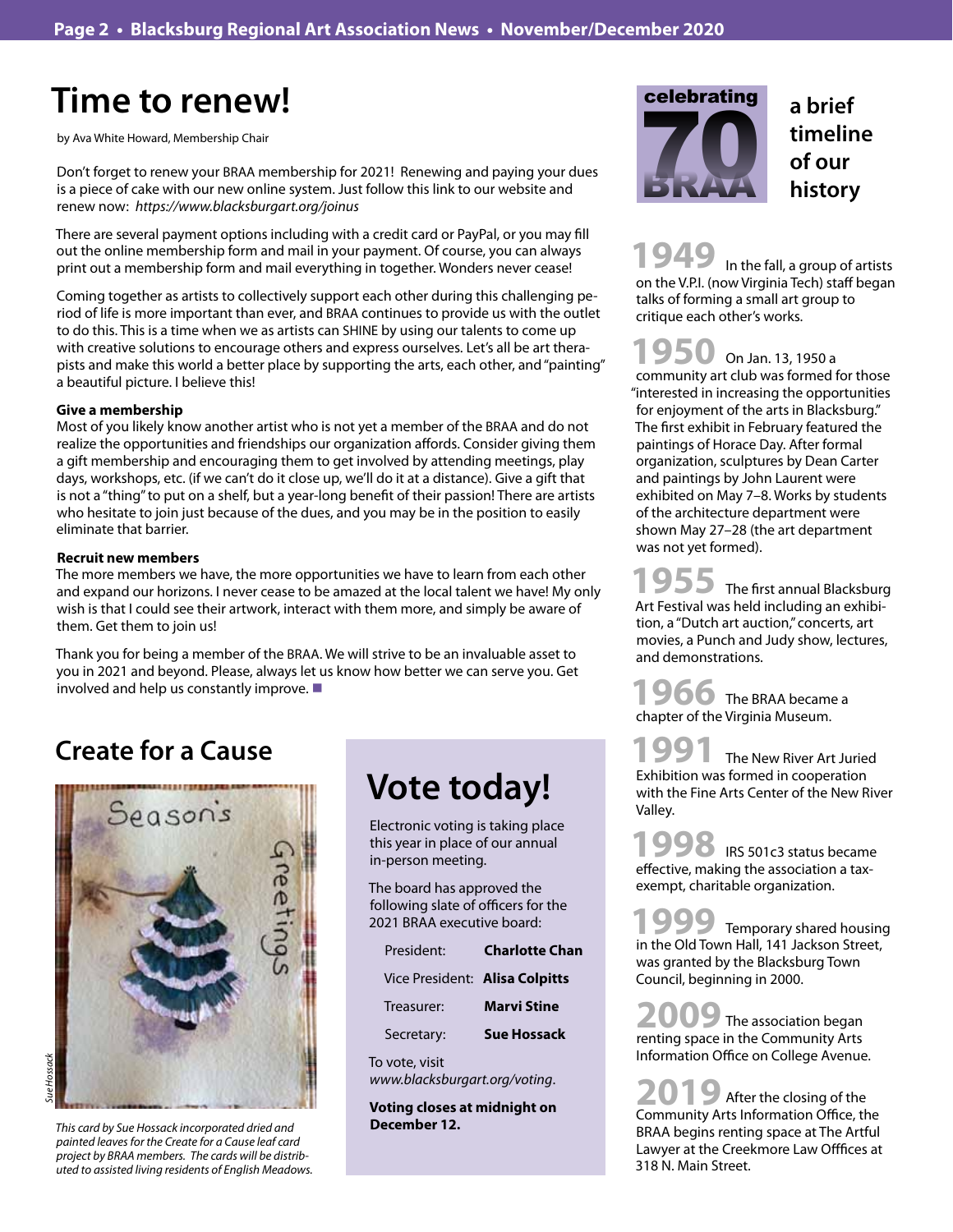# **Treasurer's Annual Report**

BRAA Treasurer Marvi Stine provided the following account of financial activity from January 1, 2020 through October 31, 2020.

National Bank of Blacksburg

| Beginning balance: | \$36,649.20 |
|--------------------|-------------|
| Income:            | \$9,591.58  |
| Expenses:          | \$8.175.03  |
| Ending balance:    | \$38,065.75 |
|                    |             |

#### Capital One Bank Money Market Beginning balance: \$23,167.15 Interest: \$ 57.99 Ending balance: \$23,225.14

# n **Kudos**

Member **Shaun C. Whiteside** was awarded "2nd Place" at Riverviews Artspace's 12th Annual Juried Art Show opening reception on November 6 in Lynchburg. The show was

juried by Jeffry Cudlin, Washington, DC–based artist, critic, curator and professor of Curatorial Studies and Practice at Maryland Institute College of Art. The exhibition will be on view from November 6 through December 11.

**Vera Dickerson**'s painting, "Talk, Not Text" was selected by Fred Graff for an Award of Excellence in the Virginia Watercolor Society's annual exhibit in Richmond. This year's venue was the Virginia Museum of History and Culture, across the street from the Virginia Museum of Fine Art. The exhibit will be displayed until Dec 31.

**Robi Sallee**'s painting "Old MacDonald's Farm" was accepted by the Rhode Island Watercolor Society's national show, Home for the Holidays. This virtual show and can be viewed on the Rhode Island Watercolor Society's Facebook page.



*"Talk, Not Text" by Vera Dickerson*

# **Art helps your brain**

It turns out there's a lot happening in our minds and bodies when we make art. Learn more about this fascinating phenomenon in this National Public Radio article at *https://tinyurl.com/y4hdpzap*.



## **Resources available through the Virginia Museum of Fine Art**

BRAA has been affiliated with the Virginia Museum of Fine Art since 1966. Located in our state capital, the museum has provided speakers for our annual meetings, high school programs and special events. While this pandemic has halted these face to face gatherings, the museum offers a wealth of learning opportunities on their website. You can explore the VMFA collections, learn about their latest happenings on their blog, or view resource videos such as mandala sand painting techniques and interviews with artists. For this and more, visit *https://www.vmfa.museum*.

### **Now showing**

**October 15 – January 15** (unless noted otherwise)

**Lisa Accai**, First Bank & Trust, Christiansburg

**David Angle**, See Mark Optical, Blacksburg

**Pat Bevan**, Blacksburg Transit

**Judy Crowgey**, Montgomery Museum, Christiansburg (thru December)

**Delbert Jones**, Brown Insurance, Blacksburg

**Ruth Lefko,** Zeppolis, Blacksburg

**Cheryl Mackian**, Main Street Inn, Blacksburg

**Betty Moore,** Pointe West Management, Blacksburg

**David Pearce,** Long and Foster Realty, Blacksburg

**Diane Relf**, Glade Church, Blacksburg

**Joy Rosenthal**, Shaheen Law Firm, Blacksburg

**Robi Sallee**, Bluefield College, Bluefield, Va. (until April)

**Michele Walter**, Blue Ridge Cancer Care, Blacksburg

**Norma Woodward**, Warm Hearth Village Center, Blacksburg (thru Jan. 15)

### **New Member**

A hearty welcome to new BRAA member **Hannah Howard**.

*" A society's competitive advantage will come not from how well its schools teach the multiplication and periodic tables, but from how well they stimulate imagination and creativity."* 

 *~ Albert Einstein*